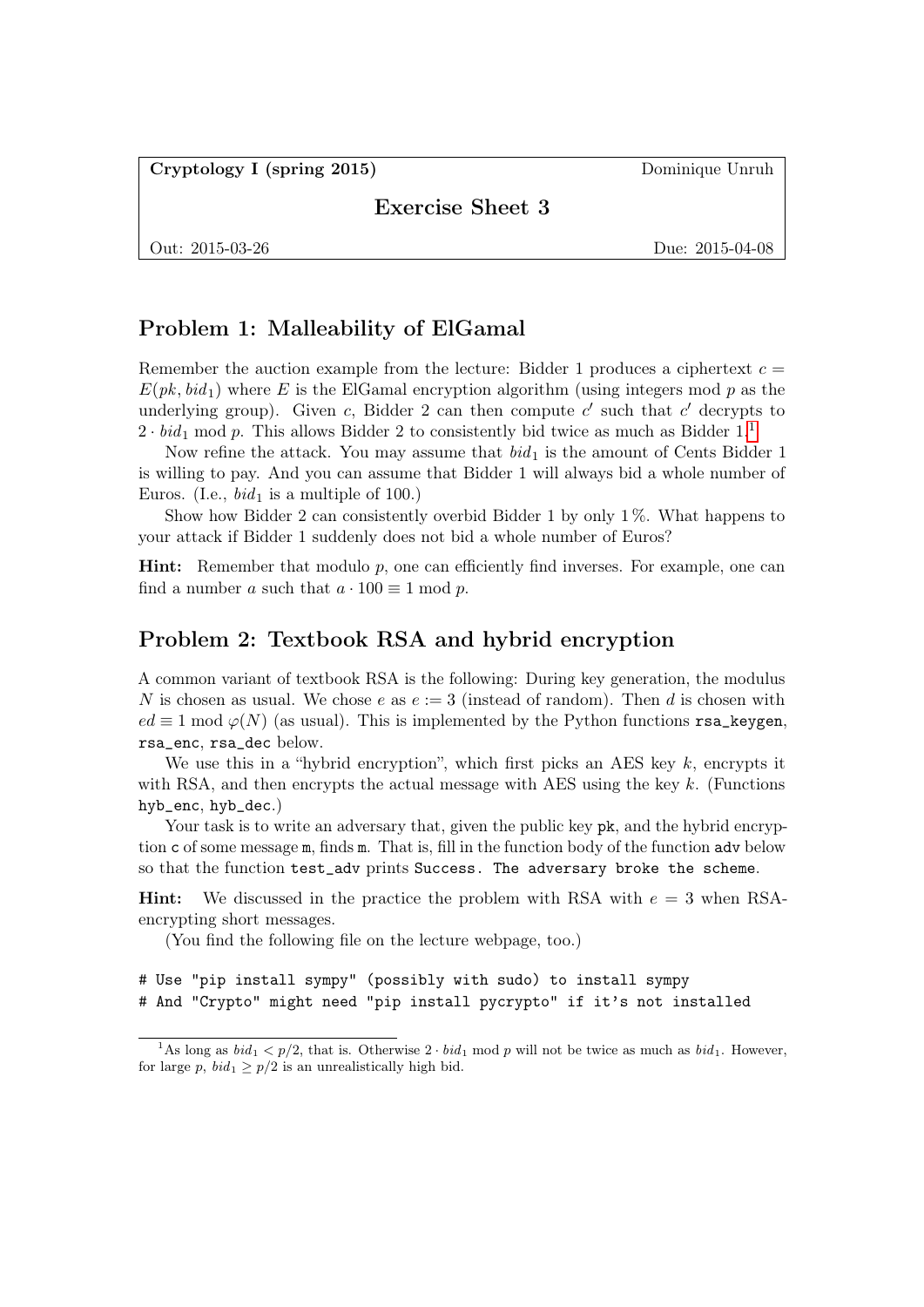```
import sympy, math, Crypto, random
prime_len = 1024
# Copied from http://stackoverflow.com/questions/4798654/modular-multiplicative-inverse-fu
def egcd(a, b):
    if a == 0:
        return (b, 0, 1)
    else:
        g, y, x = \text{egcd}(b \text{ % } a), a)
        return (g, x - (b) / a) * y, y)def modinv(a, m):
    g, x, y = \text{egcd}(a, m)if g != 1:
        raise Exception('modular inverse does not exist')
    else:
        return x % m
def rsa_keygen():
    while True:
        try:
            p = sympy.ntheory.generate.randprime(2**prime_len,2**(prime_len+1))
            q = sympy.ntheory.generate.randprime(2**prime_len,2**(prime_len+1))
            e = 3
            N = p * qphi = (p-1)*(q-1)pk=(N,e)
            sk=(N,modinv(e,phiN))
            return (pk,sk)
        except Exception as e:
            pass
# Rough ad-hoc algorithm, not optimized
def exp_mod(a,e,N):
    res = 1b = ai = 0while e>=2**i: # Invariant: b=a**(2**i)if e & 2**i != 0:
            e -= 2**i
            res = (res*b) % N
        b=(b*b) % N
        i + = 1
```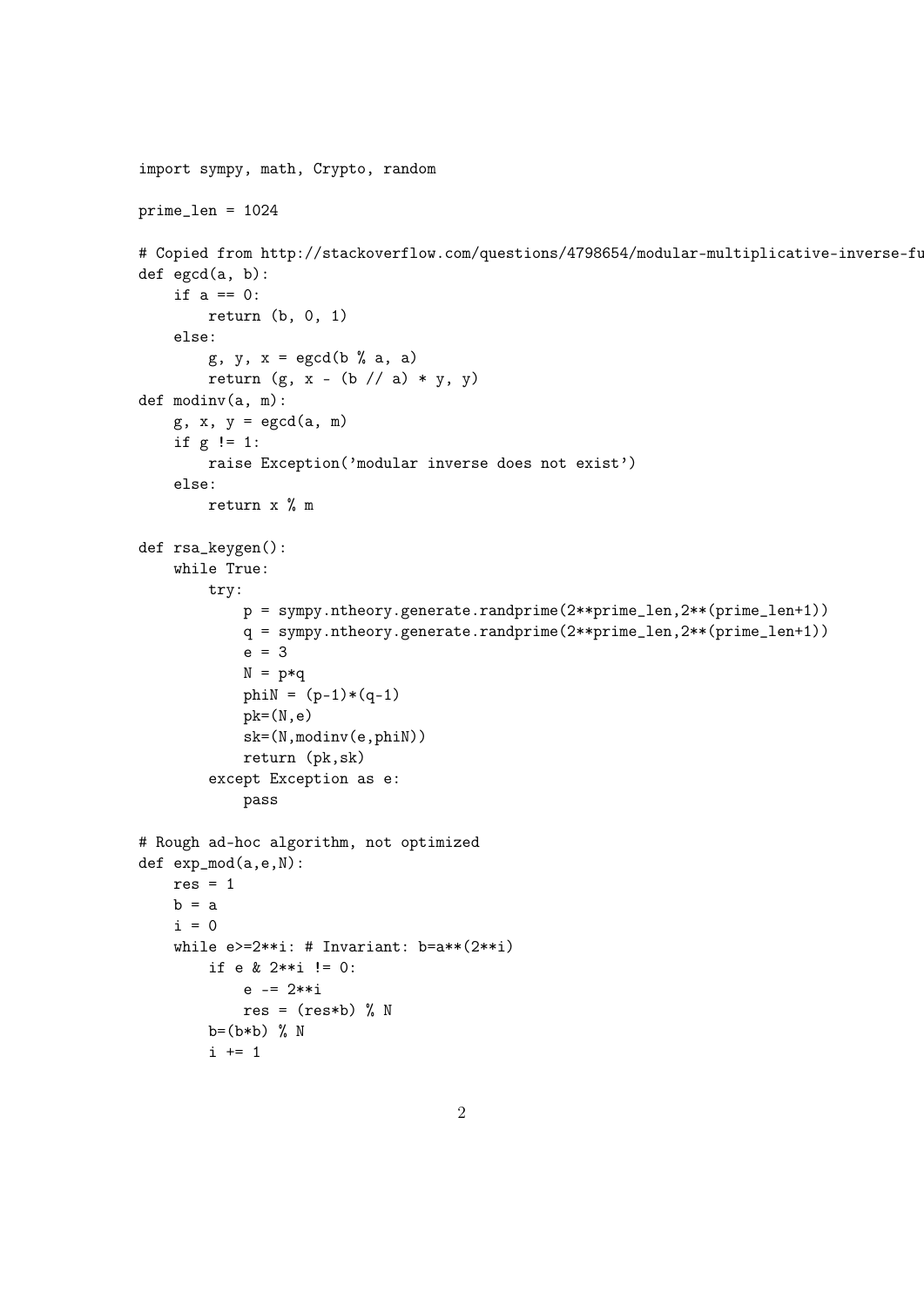```
assert e==0
    return res
# Just a test
assert exp_mod(23123,323,657238293) == ((23123**323) % 657238293)
def rsa_enc(pk,m):
    (N,e) = pkreturn exp_mod(m,e,N)
def rsa_dec(sk,c):
    (N,d) = skreturn exp_mod(c,d,N)
def int_to_bytes(i,len): # Not optimized
    res = b""for j in range(len):
        res += \text{chr}(i\text{\%}256)i = i \rightarrow 8return res
def aes_cbc_enc(k,m):
    from Crypto.Cipher import AES
    from Crypto import Random
    assert len(m)/AES.block_size == 0k = int_to_bytes(k, AES.block_size)iv = Random.new().read(AES.block_size)
    cipher = AES.new(k, AES.MODE_CBC, iv)
    return iv + cipher.encrypt(m)def aes_cbc_dec(k,m):
    from Crypto.Cipher import AES
    from Crypto import Random
    k = int_to_bytes(k, AES.block_size)iv = m[:AES.block_size]
    cipher = AES.new(k, AES.MODE_CBC, iv)
    return cipher.decrypt(m[AES.block_size:])
# Just a test
assert aes_cbc_dec(2123414234,aes_cbc_enc(2123414234,'hello there test')) == 'hello there
def hyb_enc(pk,m):
    k = random.getrandbits(256)
```